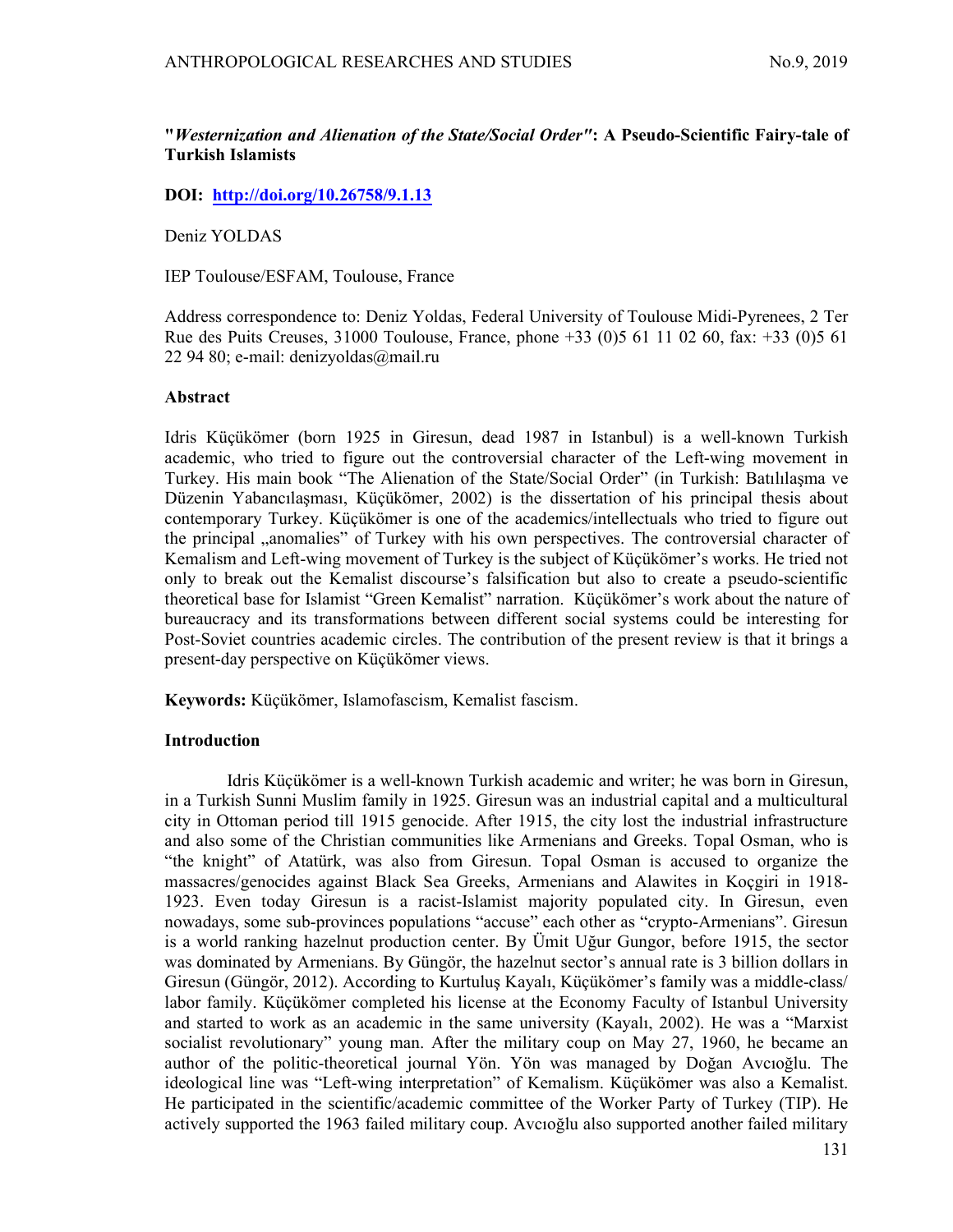coup at 9 Mai 1971. After 1963 failed military coup, Küçükömer changed his ideological line. He refuses Kemalism and accepts the "new left" political-ideological line, under the influence of Gramsci's "civil society" conception. He defines Kemalism as a bureaucratic, elitist, putschist, reactionary ideology of army and bureaucratic elites of Turkey, and promoted the idea that the 1919-21 War is neither anti-imperialist nor progressive, it's just a Turkish – Greek War. He defends that Kemalism is neither left-wing nor revolutionary/progressive, and argued that the civil society couldn't develop in Turkey because of Kemalist's oppressed centralized State concept/practices.

Küçükömer tried to give some references from the Marxist Asiatic mode of production (AMP) theory. The most controversial part of the concept refers to the true Left-wing of Turkey, represented, according to the universal standard, by the "Right-wing" political parties and their supporting Sunni Muslim mass. According to this concept, West is imperialist and alien to Turkey. Turkey represents the East and the Eastern character is the genuine character of the country. He tried to argue and develop his concept by different and inconsistent arguments. He discussed the new ideological line in Socialist Review "Ant" and in 1969 he published the principal book, "The Alienation of the State/Social Order". He defends that, Left-wing of Turkey is real extreme-right/right-wing by universal standards and definitions, and Right-wing of Turkey is the true Left-wing/relatively most leftist than Left-wing of Turkey by universal standard and definitions as well. In 1972, Bülent Ecevit got the leadership of CHP (Cumhuriyet Halk Partisi, Republican People's Party in English, the political party who is founded by Atatürk), the main political party of Kemalism; Ecevit was one of the students of Henri Kissinger at Harvard University. He benefited a Rockefeller Scholarship. Ecevit gave a new "more Left" political line to CHP. In 1973, after the setting up of CHP (Kemalist) – MSP (Milli Selamet Partisi - National Salvation Party) coalition government and the Küçükömer announcement that the 3rd republic was in place, Kemalism died and Left-Right anomaly was fixed. MSP – the foremost Islamist political party in Turkey was led by Necmettin Erbakan - the historical leader of political Islam in Turkey. From 1973 to 1983 he stoped his writing activities. In 1983 he restarted to write at left-wing-libertarian/New Left oriented review – Yeni Gündem Review, the predecessor of Birikim review. He became a member of the Social Democratic Party before his death in 1987.

#### Literature Review

Küçükömer's thesis is used as a tool by Islamists and Green Kemalists to canonize the State and to justify the xenophobic oppression and acts of violence of masses. Kösebalan (2011) and Davutoğlu (2001), Akat and Ali Bulaç affirm Küçükömer's theories. Kurtuluş Kayalı writes the biography of Küçükömer (Kayalı, 2002). Murat Belge, as a student of Küçükömer, defends both the Küçükömer's principal point according to which the Left-wing in Turkey is not Leftwing by universal standards, such Küçükömer's statement leading to conclusion that Left-wing doesn't exist in Turkey, and the double character of the mass in Turkey: It means the mass who currently supports the Right political parties in Turkey, is potentially left-wing but practically rightist. If in Turkey, there was a Left-wing by universal standards, the mass was the supporter of it. By Belge, for Küçükömer, the mass in Turkey is just potentially rather than practically leftwing. It's just a potential, that's why he didn't work in a Right political party in Turkey to touch the left-wing mass. But unfortunately, in his book, Küçükömer clearly evaluates that DP (Demokrat Parti, Democratic Party in English) and AP (Adalet Partisi, Justice Party in English) (Right political parties of Turkey) as left-wing parties in the historical Left-wing -Right-wing political parties table (Küçükömer, 2002, p. 44). Another student of Küçükömer, Prof. Dr. Asaf Savaş Akat notices that his principal point of view is clear: cutting all the relations with Kemalism, Army, and bureaucracy, might create a real and massive Left-wing in Turkey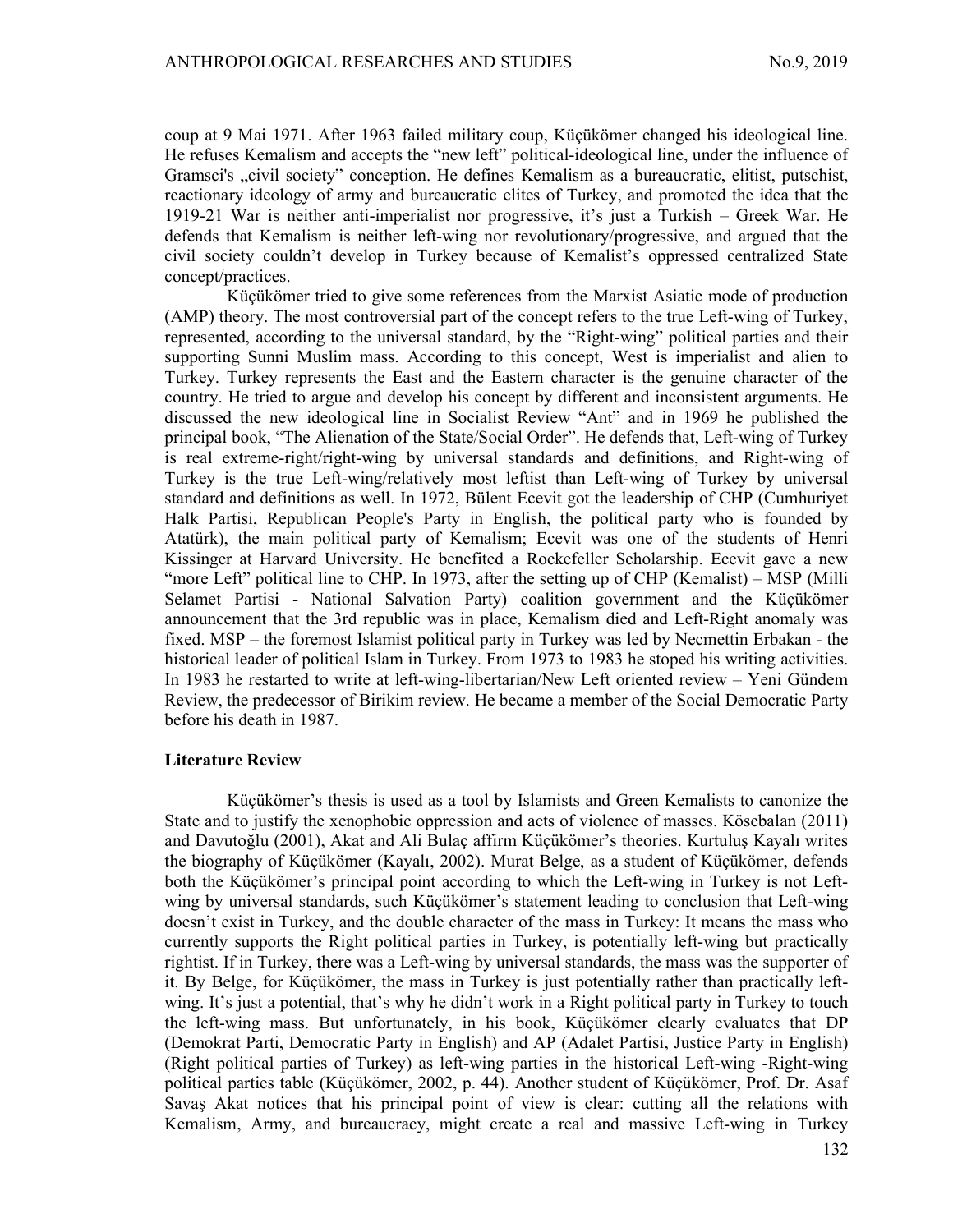(\*\*\*Biyografi: İdris Küçükömer). The famous Turkish Armenian Trotskyist Masis Kürkçügil, also a student of Küçükömer, sheltered in Küçükömer house while he was pursued by the police after 12 March 1971 military coup, express that Küçükömer's main problem is why the mass support Righ-wing political parties rather than Left-wing. Kürkçügil notices that Küçükömer was a socialist and he creates his theories to support the revolution of Turkey. To get a dogma out of the theories or out of the socialist context is a distortion (Ince, 2007).

Nuray Mert and Ozdemir Ince criticize Küçükömer thesis. Ince defends that Küçükömer never affirmed that "In Turkey Left-wing is Right-wing and Right-wing is Left-wing" (Mert, 2000). His thesis is vulgarised by followers (Ince, 2007). Nevertheless, in his book, Küçükömer shows the political parties in Turkey as Left-wing in his chronological table that they are obviously Right and they describe themselves as Right-wing. By Ince, the first scientific criticism of Küçükömer's thesis was realized by Yalçın Küçük in 1969. But by the book's last chapter, we notice that Küçükömer fully refuted the Küçük meaningless and full of factual errors claims. Mert criticizes that Küçükömer's arguments are inconsistent, the terminology is subjective, the argument: "In Turkey Left-wing is less close to mass than the Right-wing" are not authentic for Turkey and Left-wing and Right-wing are not pure universal concepts. Ince's position could not be evaluated as a real criticism, while Mert's position could be evaluated as a shallow criticism with true points like the critics about inconsistent argumentation, confused about Küçükömer and his subjective terminology using. Mert noticed that Küçükömer criticized Turkish Left-wing as Pro-Western and Turkish Right as pseudo-capitalist/rentier but she does not discuss the main two source of Küçükömer's theories: his personal experiences about Turkish left-wing movement's, racist/xenophobe/putschist theories/practices and his personal silence about Kurds and especially about the negation of genocides in the history of Turkey.

## The Resume of the Book

The book consists of eight chapters: 1) Preface/Resume from Yücel Yaman; 2) Preface; 3) Turkey cannot be westernized!; 4) Why could Ottoman not set up Capitalism?; 5) The Pashas of contemporary Turkey's Left-wing and Sultan Albulhamit II; 6) The questions for the Last Bureaucratic Pasha; 7) Statism: Primitive Accumulation of capital and 8) Responses for the **Critics** 

The Preface of Yücel Yaman: The follower of Küçükömer, Yücel Yaman resumes the Küçükömer's thesis in eight points:

1. left-wings of Turkey are reactionaries. They don't support economic progress/productive forces. They defend the centralized, top-down authoritarian regime. They evaluate the mass as a herd.

2. The progressive force of Turkey is the Sunni Muslim mass of Turkey. They have the potential to develop the productive force, they have a tendency for progress and they are pluralist in contrast to the monolithic totalitarian Kemalism.

3-4. Army and its military coups, its constitutions (like the one in 1960) and institutions (like National Security Council and OYAK) are reactionaries.

5. "Turkish National Independent War" (1919-21) doesn't really exist. It's just a war between Greece and Turkey without any anti-imperialist sense.

6. Modern Turkey's history should be rewritten.

7. In Turkey, civil society couldn't progress because of the two pseudo-progressive forces: Kemalism and Left-wing.

8. Turkey's people aspirations could not be fulfilled by living under a democratic regime because of their genetic heritage. After very long time despotic regimes, the people could be evaluated as genetically favorable for authoritative regimes.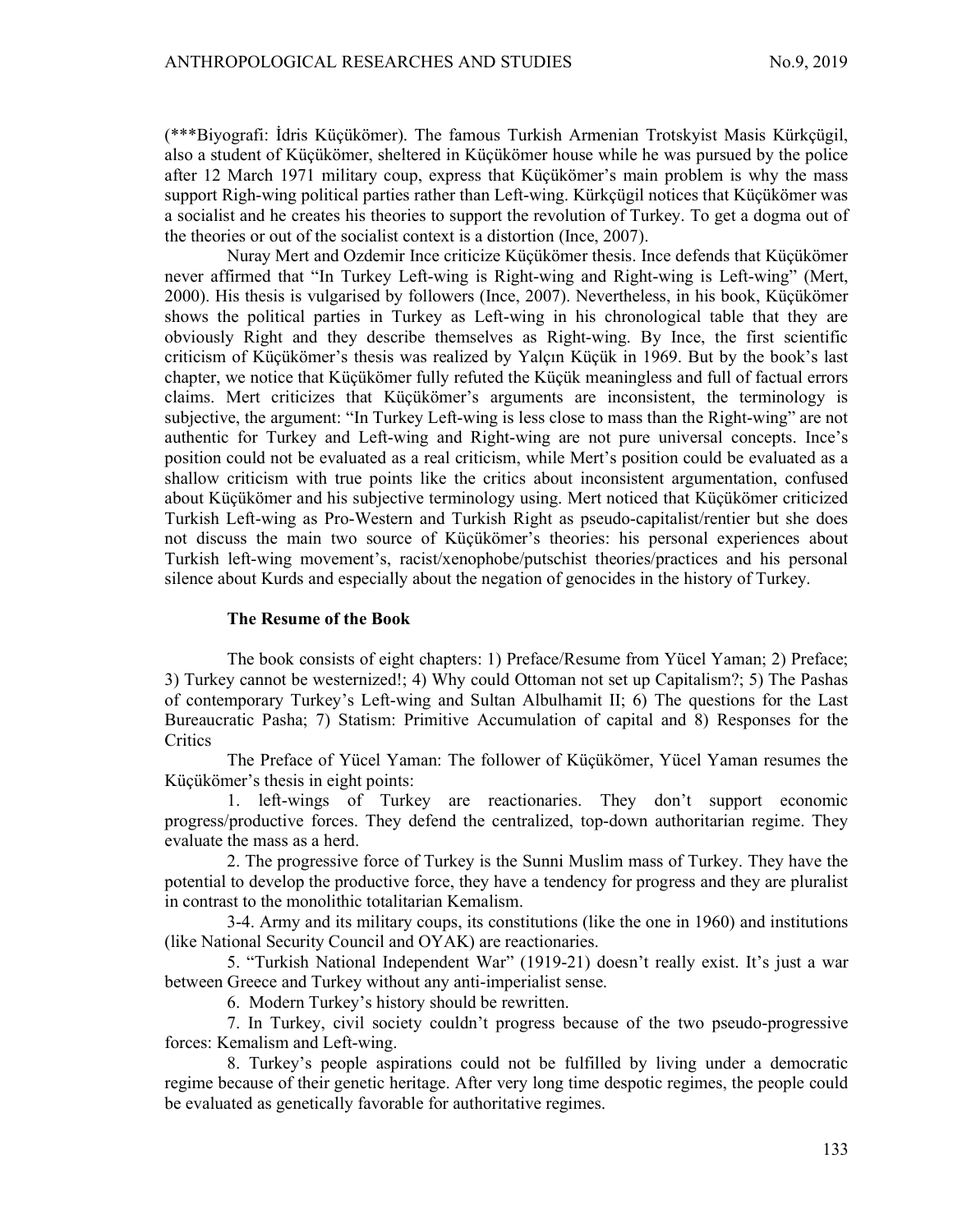According to the book, Yaman's resume could be evaluated as a trustworthy resume in a general context.

Preface: In the preface, Küçükömer claims that the westernization is equally an alienation form of the social order and form of the state from traditional Ottoman/Islamic society, and the supporters of the westernization and "progress" are in fact reactionaries. The true progress defenders are the defensive front of people under the flag of Islamism. The book is an expansion of four articles that were already published in the daily newspaper Akşam from 14 to 17 October 1968, where he criticized the new "center-left" line of CHP, the political party who founded the Republic of Turkey and the main pillar of Kemalism. The second article/chapter - "Why Ottoman could not set up Capitalism?" - is the main part of the book and Küçükömer gave the undertaking to rewrite this part as an expanded independent work.

The first chapter "Turkey cannot be westernized!": Küçükömer defends that Ottoman society was an Islamic society. The State had not a social class characteristic; it was neutral for all different social classes and sub-classes. Capitalism is a western institution and it was set up on a feudal social base but Ottoman Empire is not feudal, it's an Asiatic Mode of Production (AMP) society. That's why the westernization as a project to set up a Capitalist system in Turkey is impossible. The central bureaucracy who grabbed this neutral State defended that the Westernization was the unique solution to make the Empire great again, but the Westernization oriented reforms destroyed the local economy and got resistance from local figures and mass people. The flag of these local figures and mass against Pro-Western central bureaucracy is Islamism. Islamists and Pro-Eastern masses are objectively progressive and the central bureaucracy, with all the progressive discourse, is reactionary in Turkey. The central bureaucracy blocks the class differentiation in the Islamist Pro-Eastern social movement. Turkey cannot become capitalist by the central bureaucracy, that's why it cannot be Westernized and even secular: because they are the parts of the superstructure for a capitalist infrastructure. Turkey has not a capitalist society. That's why Left-wing and Right-wing parties' economy politics is not a real capitalist-economy politics, but a statist rentier-economy politics and it's also the main barrier to set up a capitalist system in Turkey. Central bureaucracy is not a real social class, because, bureaucracy as a group confiscates a part of the added-value but a bureaucrat, as individual can benefice it only as a bureaucrat, meaning that he cannot own the means of productions as his personal property. After these theoretical claims, Küçükömer gives a historical presentation of the European evolution from feudalism to capitalism in a sub-chapter: "The appearance of capitalist institutions in the West".

Küçükömer distorts the AMP. First, an AMP theory like Küçükömer uses does not exist in the Marxist corpus. Especially his two propositions: "Neutral State" as a non-social class State and "the progressive mission of local figures in Turkish history" are obviously not the recognized components of any AMP theory in Marxism. Second, Ottoman society was not a pure Muslim society. They had two parallel laws: secular law for the state and religious law for the citizens. The Ottoman Empire has had also huge non-Muslim populations. Third, the Empire's non-Muslim communities set up a strong industrial base in the late period. Late Ottoman society was a capitalist society. As Lenin says in "The Development of Capitalism in Russia", if metaeconomy is dominant/primary in a country, it's a capitalist country, in the final analysis (Lenin, 1899). Forth, the central bureaucracy was a social class and also the dominant/ruling social class of the Empire in the classical age. Dissolution of an AMP into a feudal society is the classic way. Fifth, there are class differentiations in Islamist Pro-Eastern mass; the local figures became the main columns in the periphery for central bureaucracy political power and they connected capitalism as a network like gas stations franchises, franchise car dealerships and, the white goods distributors. Most of the local figures increased their fortunes by using statist politics for their own interests, especially by wealth transfer from non-Muslim populations. Then they had moved to Istanbul to become a part of central major capitalists. Sixth, Küçükömer does not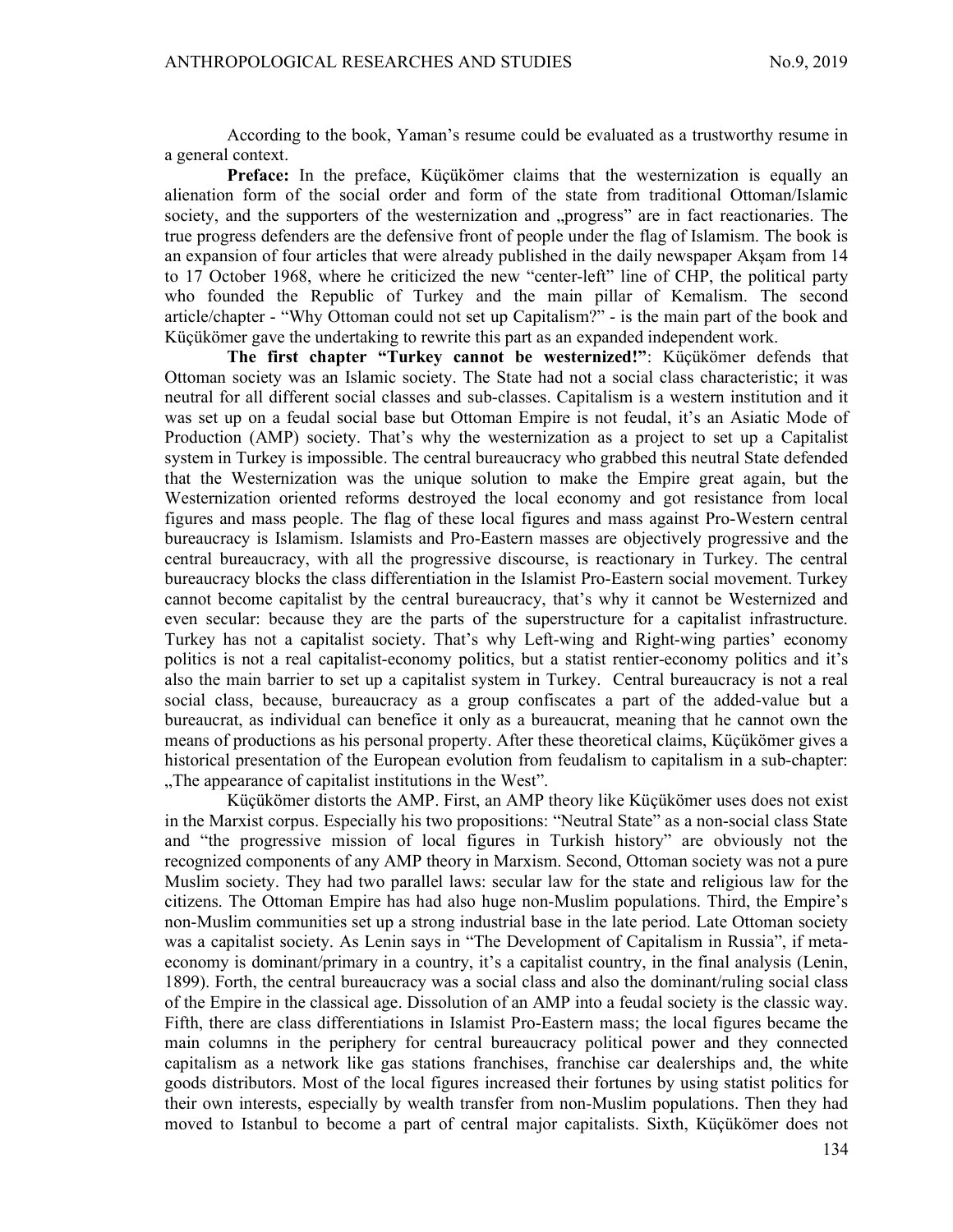notice the Non-Muslim communities and class differentiation in the Ottoman Empire and creates a fictional Islamist paradise. Seventh, he destroys the terminology and concepts. There is no explanation on what Easternism really means or is. Finally, the claims of Küçükömer are mutually contradictory. He recognizes the social class differentiation between local figures and Sunni Muslim mass, but he refuses it in the final analysis. He notices the destruction of productive force in the late period of the Empire and by the statist rentier economy politics, but he hides that the massacres/genocides were the main cause of the destruction and the politics, and not an Ottoman British Free Trade Act (1839), as Küçükömer defends. Also, Küçükömer never approaches consistently the social system of Turkey as an internal and external plundering system against principally non-Muslim communities/population (Estukyan, 2017).

In fact, the analysis exists in Marx's Eastern Question (Marx, 1897) and Şişmanov's famous book on Turkish society and the history of socialist movements (Şişmanov, 1965) and, in general, in the Marxist literature. Engels notices in Anti-Dühring that "The Turks were the first to introduce a sort of feudal ownership of land in the countries" (Engels, 1877). Marx describes Ottoman/Turkish society as an internal and external plundering motivated war-machine. Şişmanov references to Marx ideas highlighting that Turkey was the unique militaristic-feudal empire of middle age. As a new contribution, Estukyan shows that after the minimizing of external plundering/occupation possibilities - because of several reasons including the profitability as well -, the internal plundering gets a principal position in plundering activities (Estukyan, 2017). Küçükömer notices only the rentier economy of Turkey/Ottoman Empire, but he stops the analysis at that point. He doesn't evaluate the land rent-based economy as a factor to shape the social and cultural characteristic of Turkish society and the dialectic of a state who earns the different proportions of its incomes from occupations, internal/external plundering of lands and an unproductive society who derives its revenue from a rentier economy.

The second chapter "Why Ottoman could not set up Capitalism?": The weakest theoretical part of the book is, at the same time, the "main theoretical part" of the book in Küçükömer's opinion. In this part, the author tries to defend why Ottoman could not set up a capitalist system. The data he uses, unfortunately, incoherent, unrelated, disunited, inconsistent and out of context. Some of the Küçükömer claims are related to the ones of Dr. Hikmet Kıvılcımlı's "History Thesis" (Kıvılcımlı, 1998); such are the ideas that there was no private land ownership in the Ottoman Empire, Ottoman land system was much advantageous for the peasantry, and that is the reason the Empire occupied more easily the Balkan territories. The expenses of the State and consequently the taxes increased year by year. "History Thesis" is a misconduct of dialectic/historical materialisms and economy-politic knowledge. It is a very complex and high intellectual level construction and, in the same time, a ridiculous and disgusting trying to justify of barbarian occupations with results like forced religion changing, mass massacre, colonization of civilized societies, like Küçükömer's thesis. Like Kıvılcımlı, Küçükömer erases the Arab colonialist and assimilationist root of Islam (Tekin, 2008) as well. Unlike Kıvılcımlı, Küçükömer defends that late Ottoman Empire could not be a capitalist society because the lands are not high-quality grounds for agriculture. By this logic, one of the first capitalist societies is established in the UK, because the lands are extremely high-quality there? Also, Küçükömer defends that Ottoman Empire arrived its natural border, for such reason losing its military power, aspect he called the paradox of hegemony. As a counterexample: Roman Empire, as slavery but also an AMD society, which controlled a bigger area than the Ottoman Empire, in this case, how to prove the claim? Küçükömer notices that the Empire set up itself on an external and internal plunder economy, but he hides the real victims of the economy politic. By the essential point of view of Küçükömer, the historical conditions of the Empire were constants. This essentialist point of view is the base of his genetically-based claims that Turkish society is genetically incapable of democratization. As a critic, the history science shows that if capitalism was born 100 years late, it would encounter some feudal states in Ottoman geography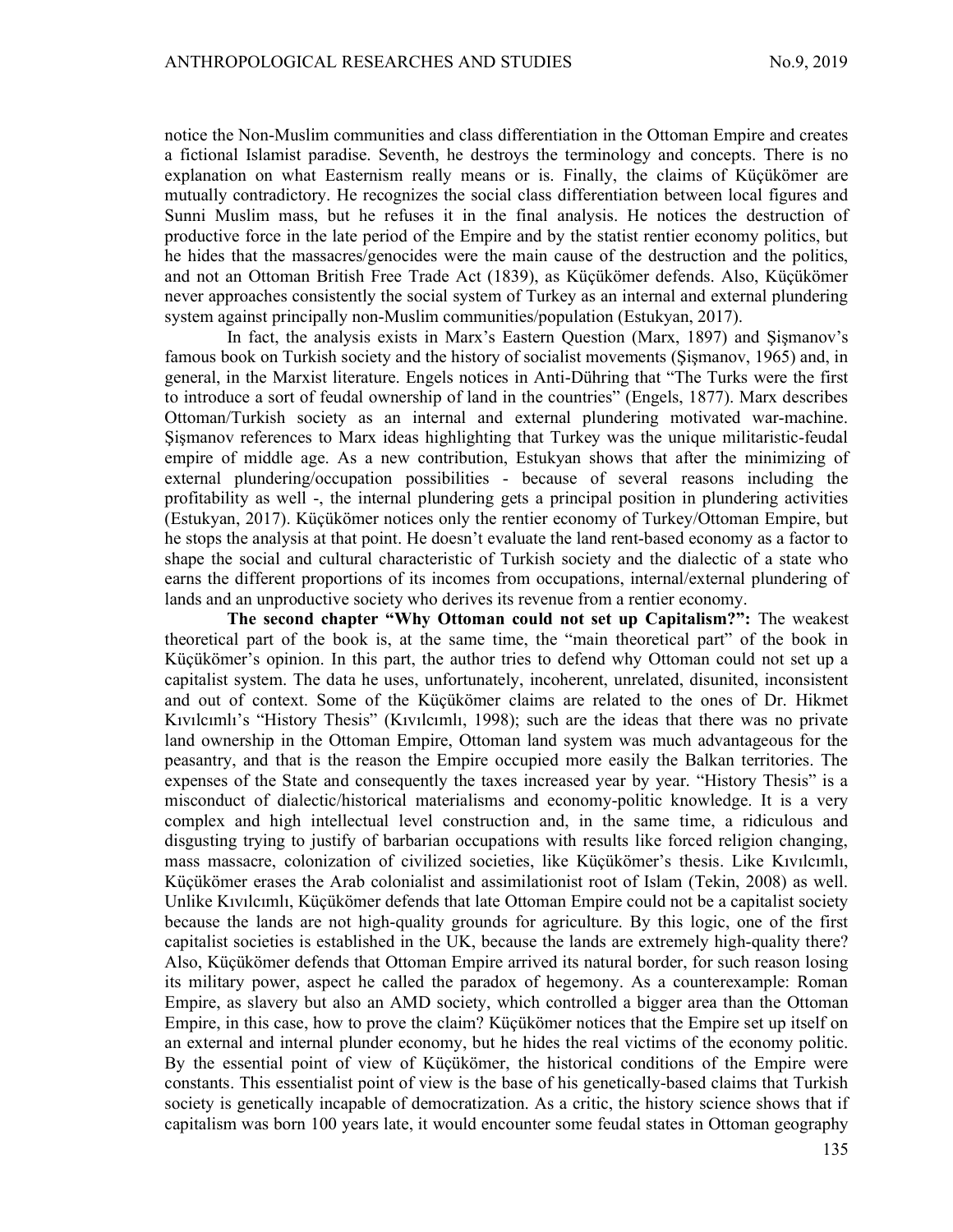rather than a centralized bureaucratic empire and perhaps the capitalism would have emerged in these geographies.

The third chapter "The Pashas of contemporary Turkey's Left-wing and Sultan Albulhamit  $II$ ": By Küçükömer, the paradox of hegemony is that the population growth and inefficiency of agriculture created a vicious circle for the productive force of the Empire. In this case, the industrial revolution penetrated the empire, which became a semi-colonial power. Western capitalism found local collaborators in the Empire and was also like supported by the central bureaucracy. Local figures (Ayan) and central bureaucrats support the Westernization to save their property rights against the power of the Sultan. The Westernization separates and transformed different ethnic groups into the nations. The xenophobia of the Islamist Pro-Eastern mass and the defender of the Ancient Regime was just an unconscious representation of antiimperialism. After the liquidation of the Ancient Regime supporters, the local figures changed the side and become the supporters of the Islamist Pro-Eastern populist front. After 1839 Free Trade Agreement, centralist bureaucracy became a pure Pro-Western collaborative force. Sultan Abdülhamit II, in this case, was not an autocrat dictator. He was the protector of the people against renegades Pro-Western bureaucrats. Küçükömer criticizes the Pro-Western bureaucrats because they allowed publications in the different languages for the non-Turkish nations and because they accepted Jewish and Albanian officials. The non-Muslim members of the bureaucrats were more renegades than Sunni-Muslims in his opinion. By him, the decentralist movement (Prens Sabahattin) had also a significant role in Turkish history. Küçükömer defends that DP and AP (Officially Central Right, Conservative Parties) were Left-wing. He finished this chapter with a chronological presentation of Abdulhamit II and of the 1908-1914 period presented in his own perspective (based on the contradiction between Islamist Pro-Eastern Populist Front and renegade pro-Western bureaucrats).

First of all, Lenin said that a person should be a consistent democrat from A to Z for being a communist. It is imperative. Küçükömer demonstrated his xenophobia and anti-Semitic ideas. In Marxism ideology, self-determination is an absolute right for each oppressed nation. Küçükömer's "happy Ancient Regime" is no more than a fiction. The local figures were equally the criminals same like central figures in massacres like the 1909 Adana Massacre and the 1915 Genocide and the others. Kemalizm gave the non-Muslim victims' properties to these local figures. Izmir Economy Congress draw the capitalist line of the young Republic and the local figures are the stakeholders of the new States. Prince Sabahattin's movements have not significant importance in Turkish history until today. Küçükömer's arguments could be evaluated as just a pseudo-scientific fair-tale.

The Fourth Chapter "The Questions for the Last Bureaucratic Pasha": Küçükömer gives a presentation of the period of 1923-1938 and criticizes the Kemalist regime as a nonproductive and isolated/alienated regime for the mass/people. By Küçükömer, the bureaucracy was not a social class and it had only a reactionary role in the development of the productive forces. He notices that in this period, local figures and bureaucrats were in an alliance. They shared the heritage of the Empire inside as the separatists have already done it the outside, he claims. Nevertheless, Küçükömer notices the local figures and central bureaucracy alliance, but he does not see the social class character of the centralized bureaucracy. It was a social class emerged from AMP, as Kıvılcımlı notices, having its own authentic historical name Sınıf'ül Devlet and four sub-divisions: Kalemiyye (State Property Department) Ilmiyye (Academics), Seyfiyye (Army) and Mülkiyye (even today in Turkey it exists in the same name, it means state officers and governors).

The Fifth Chapter "Statism: Primitive Accumulation of Capital": In this chapter, Küçükömer argues that the statist regime encourages the local figures to become capitalists. This social group also benefits from states property lands from the Empire time and 'Greeks and Armenians' abandoned lands. Under this unproductive system, bureaucrats get the political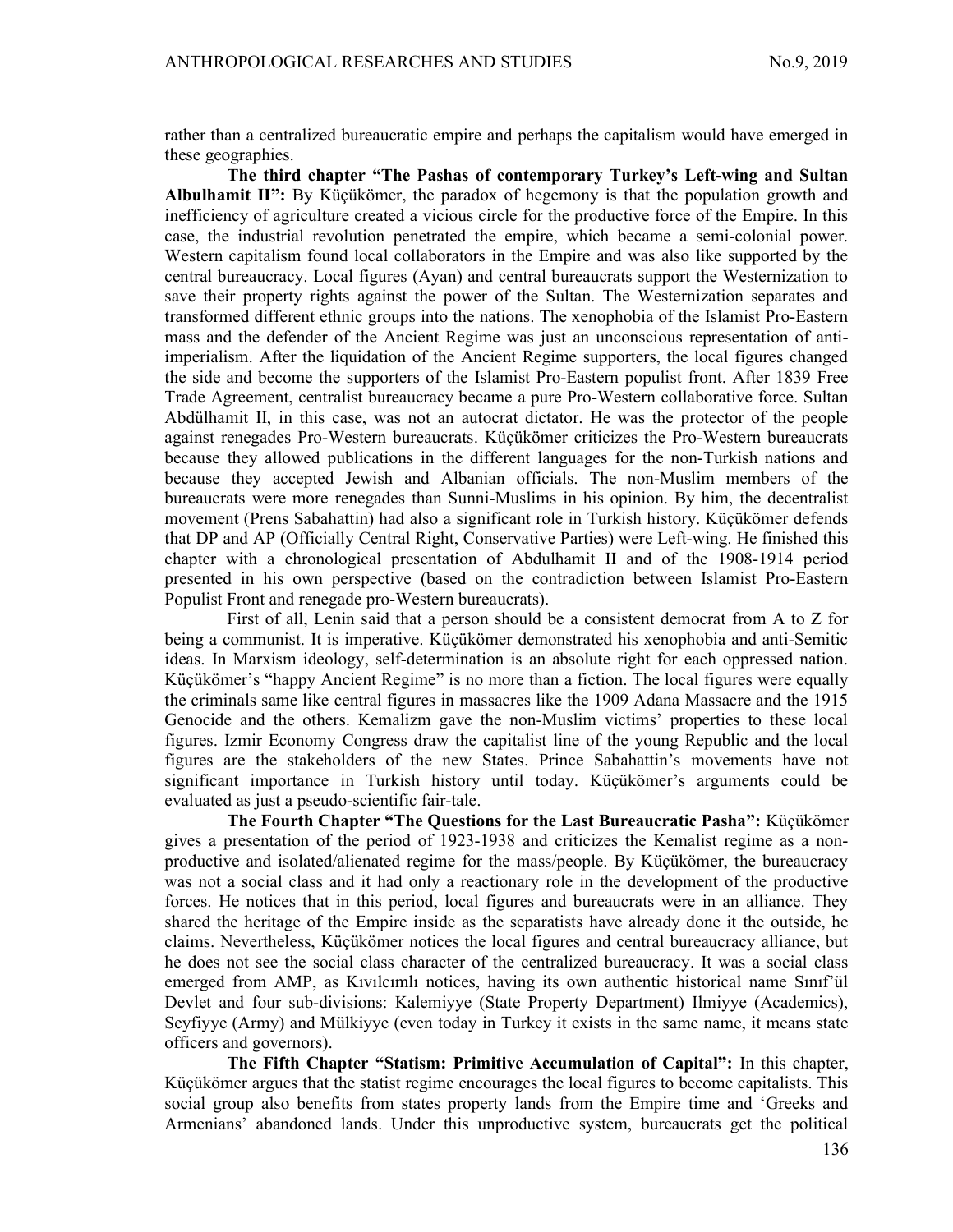power, but they were not still a social-class, although they started to become the capitalist instruments. For the bureaucrats, the main milestone was 1960. After 27 May 1960 military coup, Army set up a monopoly company (OYAK) and it became a model of collective capitalism. Under this statist economy politic regime, the local figures represented the capitalism itself and in 1945 they set up their own party (Demokrat Parti, Democratic Party in English, DP for short); in 1950, with a free election, they got the political power from bureaucrats. Removing the bureaucrats from the political institutions of power was a progressive step to develop the productive forces in Turkey. But DP also had a connection with USA imperialism and that's why DP was pro-imperialist and liberal and at the same time still more left-wing than the bureaucrats. As a conclusion, Küçükömer claims that the Pro-Western bureaucrat looks progressive, but objectively he is reactionary; the bureaucrats might understand this ominous role, and the Islamist mass looks reactionary, but they are actually revolutionary. The bureaucrats and leftwing might have understood and recognized them as a main source of the anti-imperialist struggle to create an independent and socialist Turkey. The Imperialist forces tried to use the Islamist-Modernity contradiction in Turkey to colonialized the country.

First, from a critical point of view, in Marxist literature, the "primitive accumulation of capital" is used to describe a statist and plundering system, like British colonialism in India and China and French colonialism in Africa. Küçükömer talks about 'Greeks' and 'Armenians' who have abandoned their properties, but he is in a deep silence about how they "abandoned" them. Even in this chapter, he salutes the founder of DP, Celal Bayar as a "socialist" (sic!!?!). Bayar is the third President of the Republic, the founder of the biggest bank of Turkey (Türkiye İş Bankası) and an ancient member of the Ittihat Terakki. He joins the 1919-21 War as a spy began for the Kemalist side. Bayar notices that after WW1, setting up a pure (NB Sunni) Muslim and Turkish State in Anatolia should be the main objective (Bayar, 1967). Bayar actively organized and execute the sharing the Greek and Armenian's properties to the Sunni Muslim local figures in order to create a "national bourgeoisie": The Turkification of the economy (\*\*\*Celal Bayar, İttihatçı Bir Cumhurbaşkanı). After 27 Mai 1960, Bayar was judged and sentenced to death, but the sentence was shifted due to his age.

Another interesting point in Küçükömer's thesis is that he came up for the first time with Celal Bayar after 1960. Bayar accused the military coup as a "return of Ottoman bureaucratic system to Turkey". But Bayar "forgot" that he and all the ruling group was even the old Ottoman bureaucrats, either in CHP or in DP. There were some secondary and insignificant contradictions between local figures and bureaucrats by culture/daily lifestyle, but both of these two sides are or are trying to become capitalist and Pro-NATO/Pro-Western. While Kıvılcımlı was wrong when he found a revolutionary potential in bureaucracy, Küçükömer was also wrong when he sees the same potential in local figures/Islamists/conservators. Military bureaucracy (Army), after the 1960 military coup, sets up OYAK (Ordu Yardımlaşma Kurumu) Holding, and converts into a capitalist one. The author's anti-imperialism even here could be evaluated just as a scarf on the xenophobia.

The Sixth Chapter "Responses for the Critics": In this chapter, Küçükömer responses the academic critics, especially to the critics of Yalçın Küçük. Küçük's critics are about the details, lack of any scientific support and of a systematic approach and have apparent factual errors.

### **Discussions**

Küçükömer's anti-imperialism is a misnaming of xenophobia as anti-imperialism. By universal definitions, Küçükömer's theory could be evaluated as essentialist, and xenophobe. Especially his theory proposes that Turkish society is genetically incapable of democratization is obviously racist. By Küçükömer concept, Islamic Society (Ottoman society, even this claim is a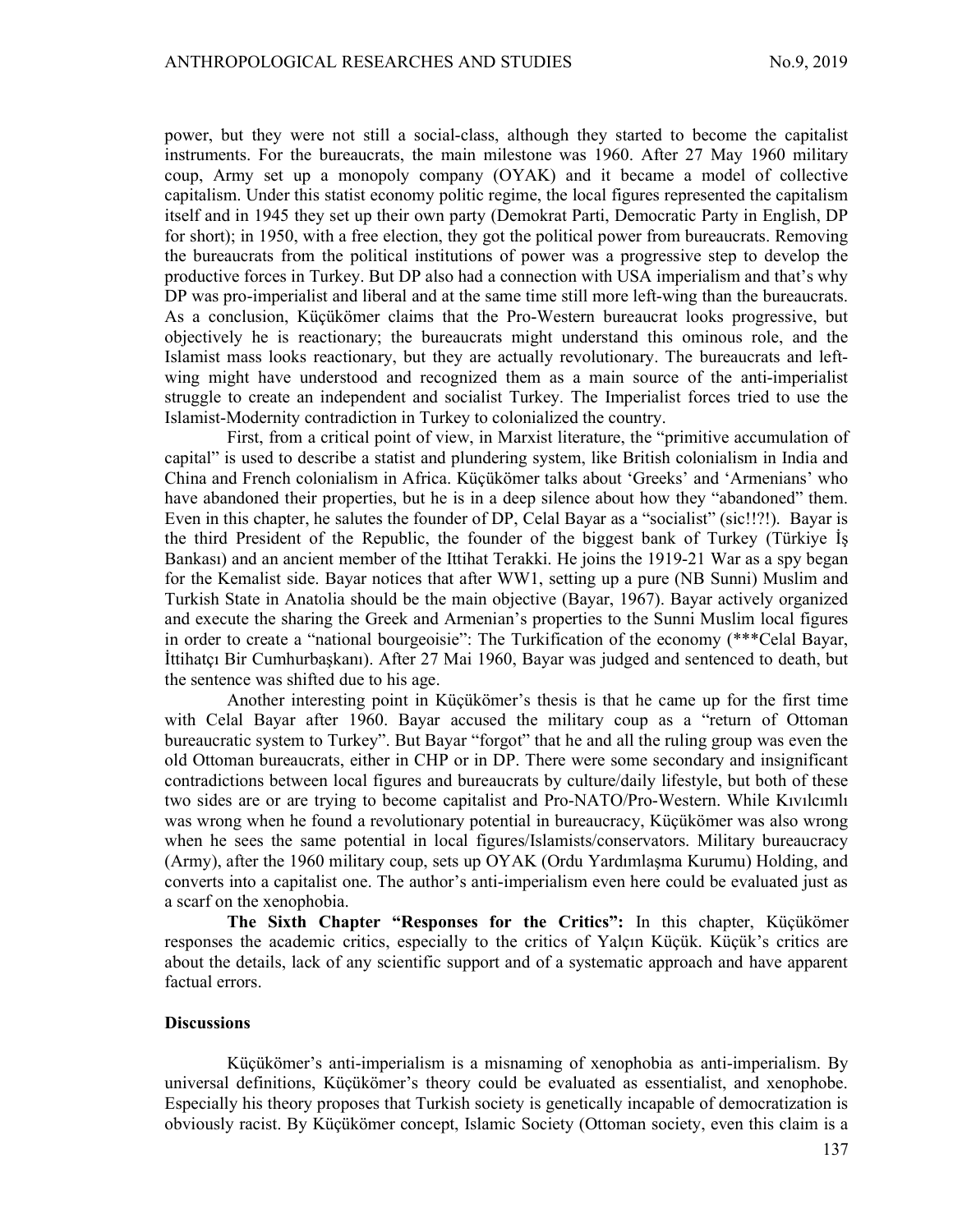negation of the existence of non-Muslim communities in the Empire) was calm and wealthy heaven: The State was neutral against different social classes; it was not a violence tool of any social class against another(s). A non-social class character State is not possible by any Marxist formulation, neither for AMP nor feudalism or capitalism. Küçükömer uses the terminology/concepts without any discipline. By this pseudo-scientific fairy-tale, the Kemalists and their precursors İtithatve Terakki Partisi (Party of Union and Progress) stole the political power of State in the chaotic atmosphere of stagnation and collapse periods of Ottoman Empire, oppressed the society, tried to westernized the society politically and culturally but not economically. Küçükömer's theories about anti-imperialism and the pseudo-golden age of the Islamic society could be evaluated as unjust praise on the local usurers/landlords, SMEs, and Sunni Muslim mass without any limitation, especially about lynching, massacres, sexual violence and property transfers/confiscation/plundering. Küçükömer's essentialist arguments about this fake "golden age" look like A. Dugin's Eurasianist arguments about Pan-Slavism. Even Dugin and Küçükömer's "genetic" claims about democracy are totally the same. Dugin also defend that the Oriental societies could not accept universal (Western?) democracy standards. As other historical exceptions, Rousseau could be noticed. He defends that France is highly large for a democracy. France is not Switzerland. For France, a dictatorship will be better.

By Küçükömer, Ottoman Empire promoted an Asiatic Mode of Production Society, in this mode of production, the despotic bureaucracy exploited the peasantry, and the local figures have a progressive role in this scene, in Turkey, the central bureaucracy oppressed the local figures and that's why civil society and capitalism could not develop in Turkey. This bureaucracy now got a Pro-Western role in society, while the opposition wing, meaning the Sunni Muslim mass with local figures, had a majority, that's why they support democracy and economic progress. That is why, in Turkey, the Left-wing is more reactionary than Right-wing, but also, the Right-wing party (DP) is reproducing the position of the Left-wing (CHP): They were rentiers and the rentier economy was supported rather than a productive economy. When scrutinizing the Küçükömer's AMP definition, some mistakes are revealed. Neither Marx nor Engels describes an AMP the way Küçükömer does. By Marx and Engels, the AMP was a strongly centralized bureaucratic state who emerged from the late dissolution of communes and from the need to control the vast lands, irrigation channels, and trade routes; the principal quality of the society was that there was no private property right on the lands. This is an oriental despotic state. Marxist history concept is universal and progressive, assuming evolutions and revolutions. AMP is not only Asiatic. Roman Empire also knew a particular kind of AMP. Ottoman Empire had also slavery plantations. Feudalism chronologically was not the descendant of the social system of slavery/AMP and historically feudalism is more advanced and productive social system them slavery/AMP as well. AMP was not an alternative to Feudalism or slavery. If the history is universal, the exceptions claims are reactionaries - like nowadays Eurasianism. The collapse of slavery and/or AMP great empires creates Feudal societies, colon (free farmers) as a new progress production-force crashed the ancient relation of production, latifundium system was dissolved and in the heart of feudalism, the capitalist mode of production sets up. Ottoman Society's Muslim parts were adopted very late the capitalist system because of unproductive rentier/plundering social-economical system. But non-Muslim peoples of the Empire created the very strong industrial base. Ottoman Empire was the 7th great Industrial country of the World. Armenians, Greeks, and Jewish created a world standard industrial infrastructure. In this case, Küçükömer's "Ottoman was never a capitalist society" claim is historically wrong.

Secondly, by Marxist AMP definition, local figures had a progressive role. The character of primitive agriculture creates usury. Marx wrote that these usuries had an objectively-limited-progressive role to teach and bring the monetary system to a more primitive society. Küçükömer's second mistake is that he defends that the local usuries have a pluralist and subjectively progressive role. That's why Küçükömer accepts a progressive image for Sunni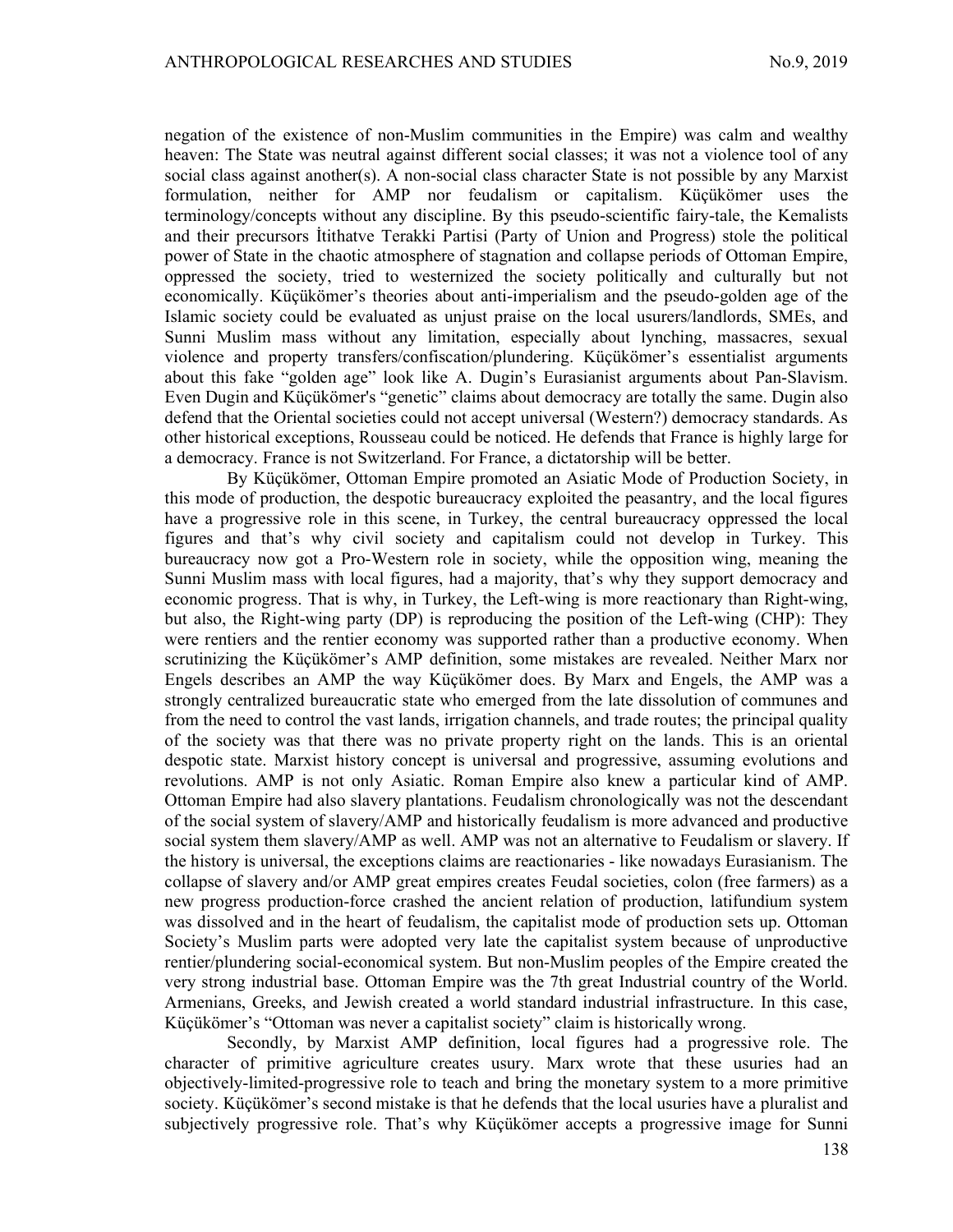Muslim mass without any social class differences. This point is improper not only theoretically but also historically. By theory, the usuries could get the lands from indebted peasants and become feudal in an also feudal society. By Marx and Engels, the principal example for the process that a loan shark becomes a landlord is Benjamin D'Israeli (1804-1881) who was two time Prime Minister of United Kingdom. But by an AMP, they could not capture the properties till the AMP collapsed day by day. If the usuries could not capture the lands, they could not become landlords, in this case, these usuries in a late AMP society in a capitalist world could become Small and Medium-sized enterprises (SMEs) and in the capital accumulation process, they became classic bourgeoisie. By history, just as one example from thousands, these local usuries provoked Adana Massacre against Armenians neighbors. Without figure out the external and systematically internal plundering system as a theoretical framework and as a starting point, all the economy-political analysis about Turkey is suffered to stay inconsistent and unreliable. These local usuries and landlords supported the mass massacres against non-Muslim minorities in order to capture their properties. Ottoman Empire periodically "Islamised" the society and captured the properties of the non-Christian communities in the borders of the Empire. For contemporary history, the evolution of Islamist bourgeoisie justifies that this group has not any progressive sense different from other bourgeois. Küçükömer noticed that the Ottoman economic system was set up on spoils of war, the engine of the economy and the main source of public revenue was the spoil of war, that's why the collapse period of the Empire he notice that the State increased the tax rates enormous to replace the spoils of war. Küçükömer perceives the spoils of war just as an isolated phenomenon. He doesn't touch the internal and external effects and the social and economic reflections. But at the same time, Küçükömer also noticed that either Ottoman or modern Turkey's economical-political system was/is set up on the division of the spoils as a rentier economy. If Ottoman Empire and Turkey had/ have not spoiled of war, and if tax collect was/is a permanent difficulty for both states, if the capacity to get the public debt is limited, what was/is the source of the spoils-shared to the different social groups? If these spoils did not come from external wars, they may come from internal prey from different groups. Küçükömer creates a pseudo-scientific fairy-tale about the "peaceful and rich" East/Islamic society, but he ignored the reactionary role of the local usuries/landlords and the transfer of wealth from the oppressed communities to dominant group (Turkish Sunni Muslims include the mass as well and limited allies from oppressed communities). Küçükömer also ignored the relations between the central authority (bureaucracy: the Kemalists and big capitalists) and local collaborator of the authority (local usuaries/landlords: Islamists, small-middle capitalists).

### **Conclusions**

Küçükömer as an academic made his research on the main problems of Turkey and Turkey's Left-wing. As an ex-Kemalist and putschist, he had sufficient direct experiences about Kemalism pseudo-progressive discourse having any positive value. As a "socialist", he saw that the Turkish Left-wing was not a true Left-wing by universal standards and descriptions, being simply red-colored Kemalism, and stayed isolated from masses. In this context, he tried to use two theoretical instruments to solve the problem: Marx and Engels's Asiatic Mode of Production (AMP) and Gramsci's Civil Society idea. By Communist Manifesto, Marx and Engels describe the different socialisms like Aristocrat Socialism or Petit-bourgeois Socialism. Kıvılcımlı notices that even the finance-capital has its own form of socialism: National Socialism (Nazism)! Küçükömer's socialism could be evaluated as a "socialism" of Turkey's local usuries/landlords, xenophobes, anti-Semitics, and genocide criminals like Kemalists and Ittihadists on the way of capitalism. He could be evaluated as an ideological illegitimate child of Doğan Avcıoğlu and Necif Fazık Kısakürek, and an ideological grand-father of Yigit Bulut who defends that President Erdogan is the greatest socialist and revolutionary of Turkey and Rıdvan Dilmen who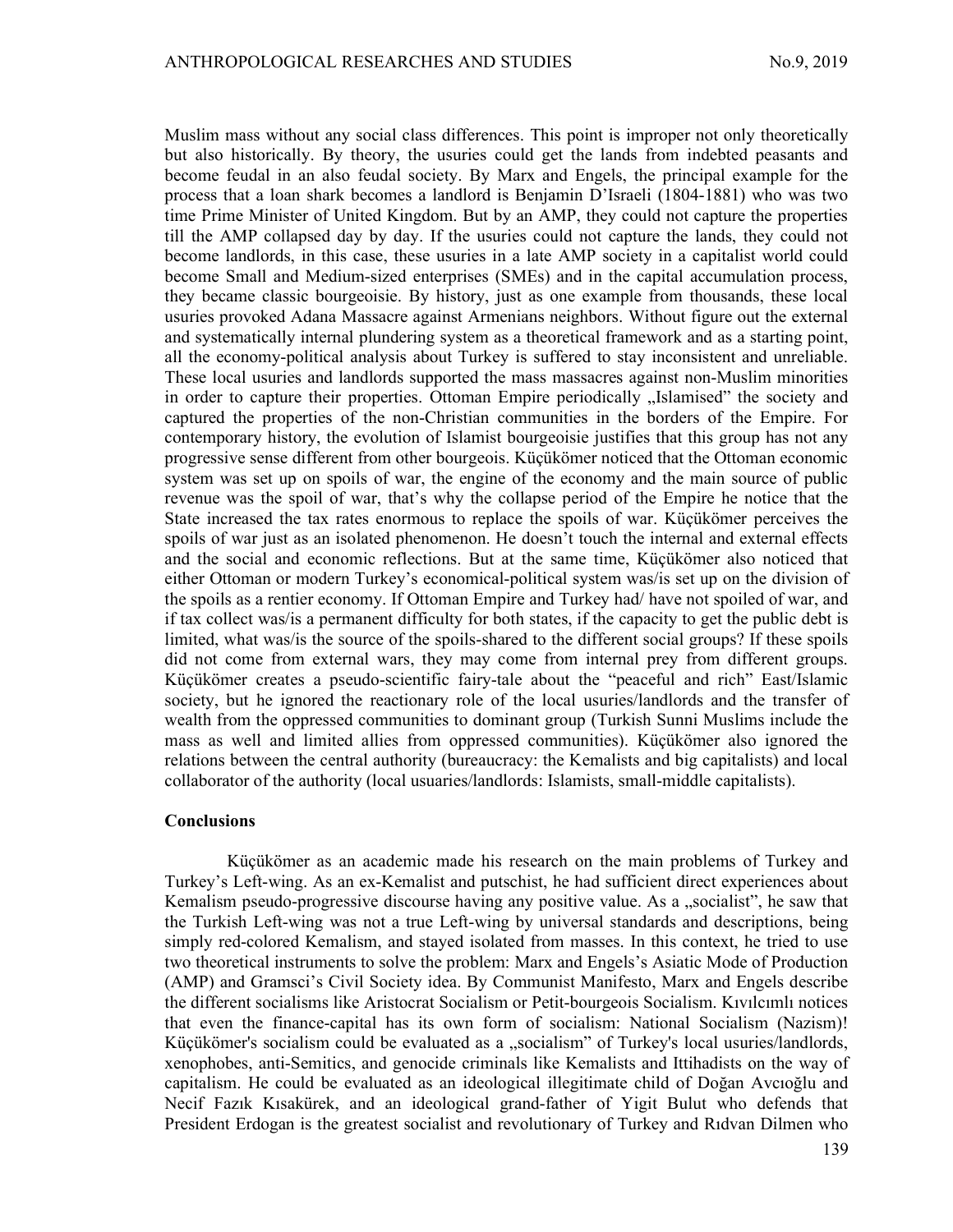claims that President Erdogan is the new Deniz Gezmiş of Turkey without guerrilla clothes. (Gezmiş is one of the 68 revolutionary youth symbol leaders in Turkey. He was a guerrilla combatant in Turkey and in Palestine as well. He was executed by a Turkish military court in 1972.)

Küçükömer criticizes Kemalism's pseudo-progress, but he designs an Islamist pseudoprogress as well. His theories are used as a tool to create a pseudo-progressive image for the Islamists and their allies. The same two categories, Islamists and Kemalist and their social bases are studied by Dr. Hikmet Kıvılcımlı (relations between the central bureaucracy and the local usuries) and by Serif Mardin (center-periphery relations) (Mardin, 1973), from different perspectives, but assuming the same mistakes. As a final point, the definition of Ottoman Empire/Turkish social system as an external and systematically internal plundering process might be crowned at the same time as the definition of the Turkish colonial system (Beşikçi, 2016). To ignore the Ottoman Empire /Turkey's imperialist, colonialist, assimilationist, occupying and genocide perpetrator character and avoid the confrontation could be evaluated as the root source of all the confusions.

# Bibliography

- 1. Bayar, C., 1967. Ben de Yazdım. Vol. 5. Istanbul: Baha Matbaası. p.1578.
- 2. Beşikçi, İ., 2016. *International Colony Kurdistan*. London: Gomidas Institute.
- 3. Davutoğlu, A., 2001. Stratejik Derinlik. Istanbul: Küre Yayınları.
- 4. Engels, F., 1877. Anti-Dühring. [online] Available at: <https://www.marxists.org/archive/marx/works/1877/anti-duhring/> [Accessed 23 January 2019].
- 5. Estukyan, P., 2017. Taşlar Yerine Oturduğunda. Özgürlükçü Demokrasi, [online] Available at: <http://demokrasi78.com/2017/12/11/taslar-yerine-oturdugunda/> [Accessed 23 January 2019].
- 6. Güngör, Ü.U., 2012. Property Confiscation during the Armenian Genocide. [online] Available at: <https://www.youtube.com/watch?v=Dymso\_Wr5RM> [Accessed 23 January 2019].
- 7. Ince, Ö., 2007. İdris Küçükömer Efsanesi. Hürriyet, [online] Available at: <http://www.hurriyet.com.tr/idris-kucukomer-efsanesi-6698338> [Accessed 23 January 2019].
- 8. Ince, Ö., 2007. İdris Küçükömer Şimdi Öldü. [online] Available at: <http://ozdemirince.com/idris-kucukomer-simdi-oldu/> [Accessed 23 January 2019].
- 9. Kayalı, K., 2002. Türk Kültür Dünyasından Portreler. Istanbul: İletisim Yayınları.
- 10. Kıvılcımlı, H., 1998. Tarih Tezi, Tarih Devrim Sosyalizm. Istanbul: Sosyalist Kütüphanesi.
- 11. Kösebalan, H., 2011. Turkish Foreign Policy: Islam, Nationalism and Globalization. London: Springer.
- 12. Küçükömer, İ., 2002. Batılılaşma & Düzenin Yabancılaşması. Istanbul: Bağlam Yayınları.
- 13. Lenin, V.I., 1899, The Development of Capitalism in Russia, [online] Available at: <https://www.marxists.org/archive/lenin/works/1899/devel/> [Accessed 23 January 2019].
- 14. Mardin, Ş., 1973. Center-Periphery Relations: A Key to Turkish Politics?. Massachusetts: MIT Press. pp. 196-190.
- 15. Marx, K., 1859. A Contribution to the Critique of Political Economy, in The Marx-Engels Reader. New York: W. W. Norton & Company.
- 16. Marx, K., 1897. Eastern Question. London: Sonnenschein and Co.
- 17. Mert, N., 2000. Idris Küçükömerve "Düzenin Yabancılaşması", DoğuBatıDergisisayı.11, pp.63-74. Available at: <https://issuu.com/74n3r/docs/do\_u\_bat\_\_11.\_say\_\_-\_araftakiler> [Accessed 23 January 2019].